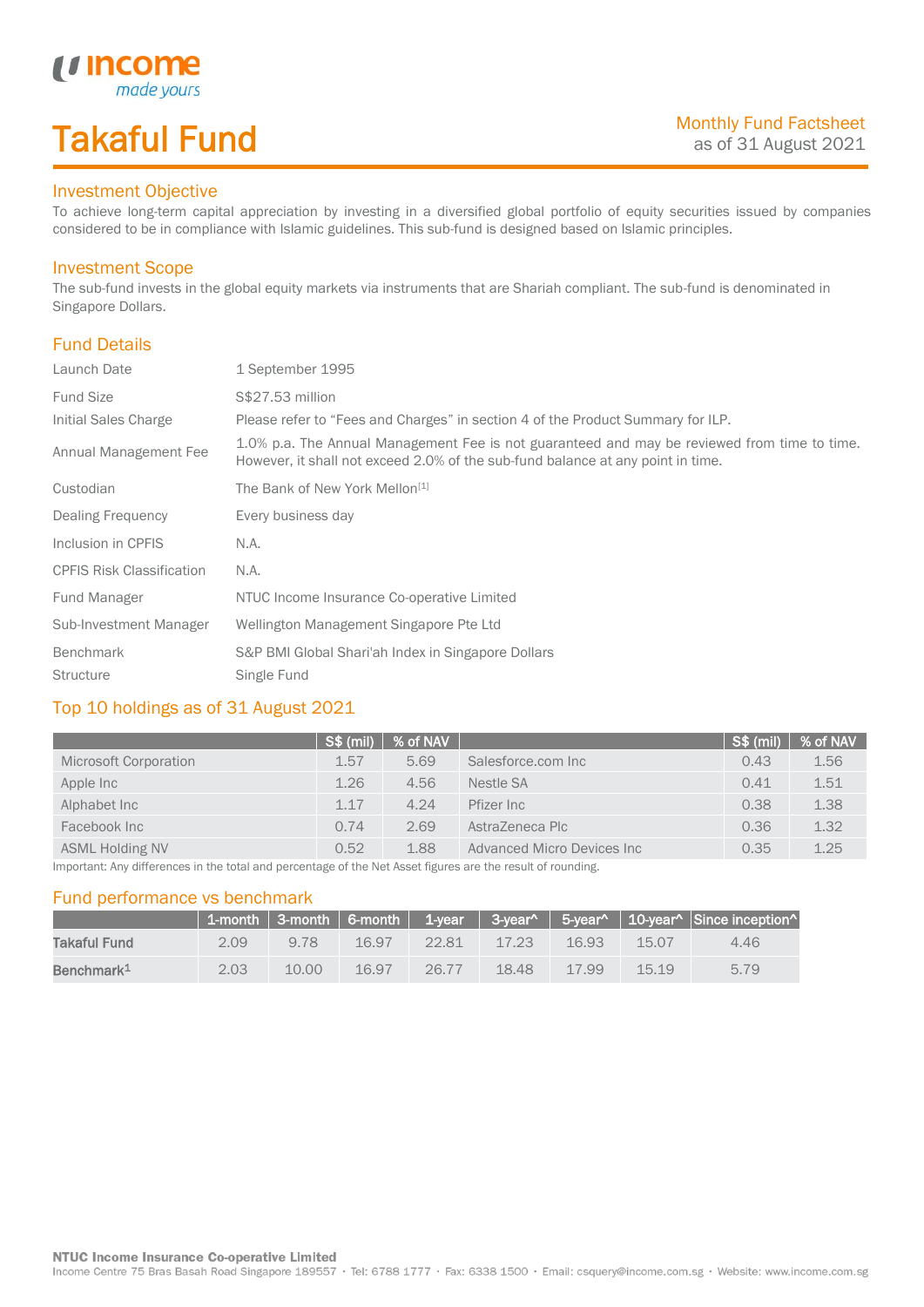# Takaful Fund

*<u>Income</u>*<br>made yours

I



The returns are calculated using bid-to-bid prices, in Singapore dollar terms, with dividends and distributions reinvested. ^Returns above one year are annualized. Past performance is not indicative of future performance. Fees & charges payable through deduction of premium or cancellation of units are excluded from this calculation.

#### <sup>1</sup> Note to our Policyholders on Revision of Benchmark Return:

Effective from 1 April 2011, dividend reinvested has been included in the returns of the Benchmark to achieve a better comparison of the Fund performance against its Benchmark. The historical Benchmark returns for the period from 1 July 2010 to 31 March 2011 have therefore been revised.

### **Volatility**

|                     | <b>Annual Volatility (%)</b> |
|---------------------|------------------------------|
| <b>Takaful Fund</b> | 15.63                        |

Calculated using bid-bid prices in Singapore Dollar terms, with dividends and distribution reinvested.

**NTUC Income Insurance Co-operative Limited** 

Income Centre 75 Bras Basah Road Singapore 189557 · Tel: 6788 1777 · Fax: 6338 1500 · Email: csquery@income.com.sg · Website: www.income.com.sg